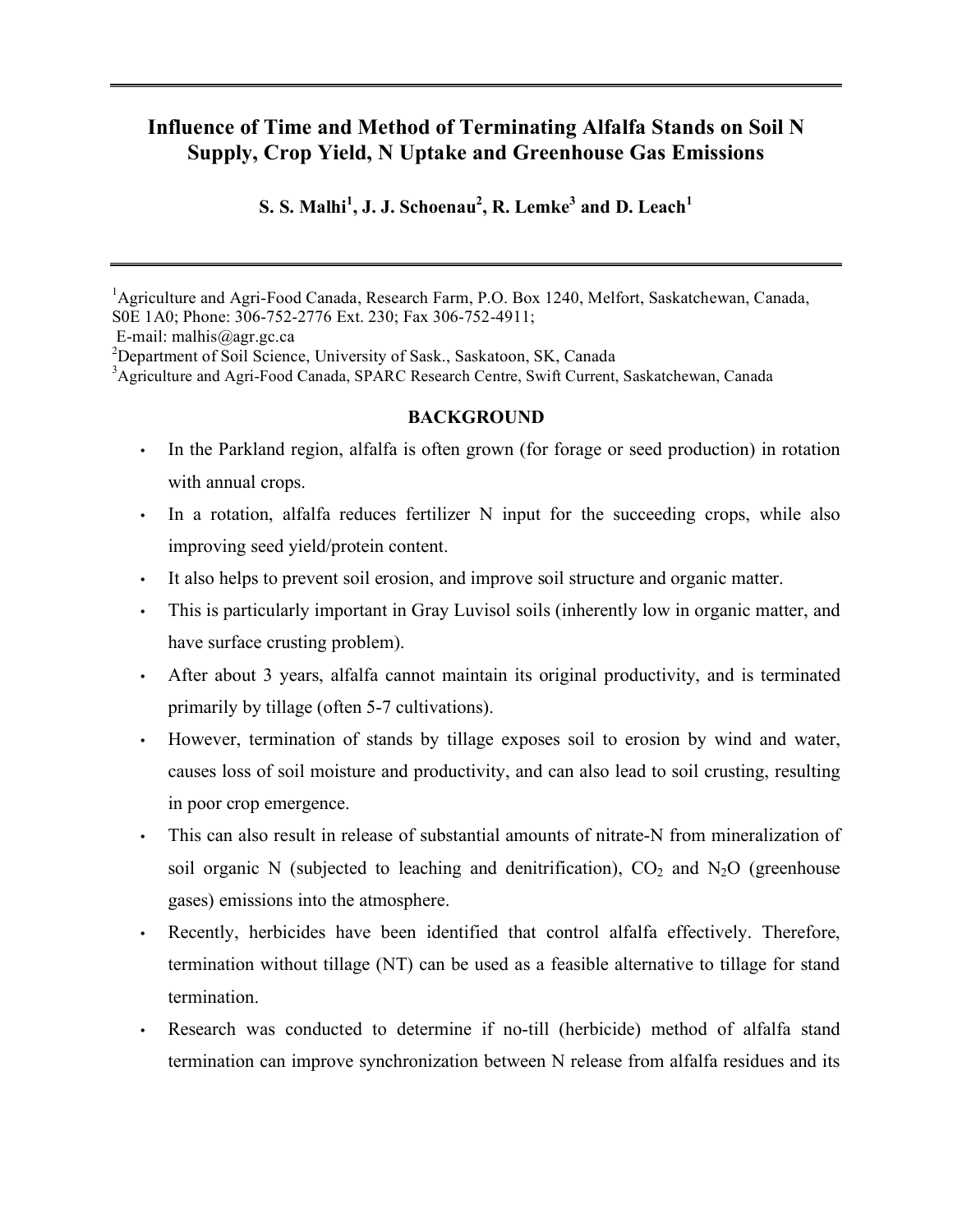uptake by succeeding annual crops. This could increase crop recovery of N and reduce N losses by leaching and denitrification.

### **OBJECTIVE**

• To compare the influence of time and method of terminating alfalfa stands on seed yield, quality, N uptake and N fertilizer requirements for wheat (*Triticum aestivum* L.) and canola (*Brassica napus* L.), soil N supply, aggregation and organic C and N, and nitrous oxide (N2O) emissions on a Gray Luvisol soil.

# **MATERIALS AND METHODS**

- Stand termination treatments were initiated on 7-yr old alfalfa stand in the summer of 2003 near Star City, Saskatchewan on a Gray Luvisol (Boralf) soil with loam texture, 3.1% organic matter and 6.6 pH.
- Mean growing season precipitation (GSP May-August) is about 240 mm for this area. GSP at AAFC Melfort Research Farm was 290 mm in 2004, 372 mm in 2005 and 220 mm in 2006.
- The 36 treatments in 4 replications in a RCBD were 3 x 3 x 4 factorial combinations of 3 methods of termination (herbicide (NT), tillage, and herbicide  $+$  tillage), 3 times of termination (after first cut, after second cut and spring) and 4 rates of N (0, 40, 80 and 120 kg N ha<sup>-1</sup>). Herbicides used were Lontrel + 2,4-D and Glyphosate + 2,4-D.
- Blanket applications (30 kg P, 42 kg K and 17 kg S ha<sup>-1</sup>) of fertilizers broadcast in all plots prior to tillage and sowing in every spring. N fertilizer (urea) was side-banded 2.5 cm away and 2.5 cm below seed rows at sowing.
- The plots were seeded to annual crops in a rotation of wheat (*Triticum aestivum* L. cv. CPS 500PR) in 2004, canola (*Brassica napus* L. cv. Invigor 2573 - hybrid) in 2005 and wheat (cv. HRSW AC Barrie) in 2006. Seed rate was 108 kg ha<sup>-1</sup> for wheat and 9 kg ha<sup>-1</sup> for canola.
- Only the data collected on soil mineral N, seed yield, protein and oil concentration, total N uptake and recovery of applied N, and nitrous oxide  $(N_2O)$  gas emissions from early spring to late autumn in different years will be reported in this poster.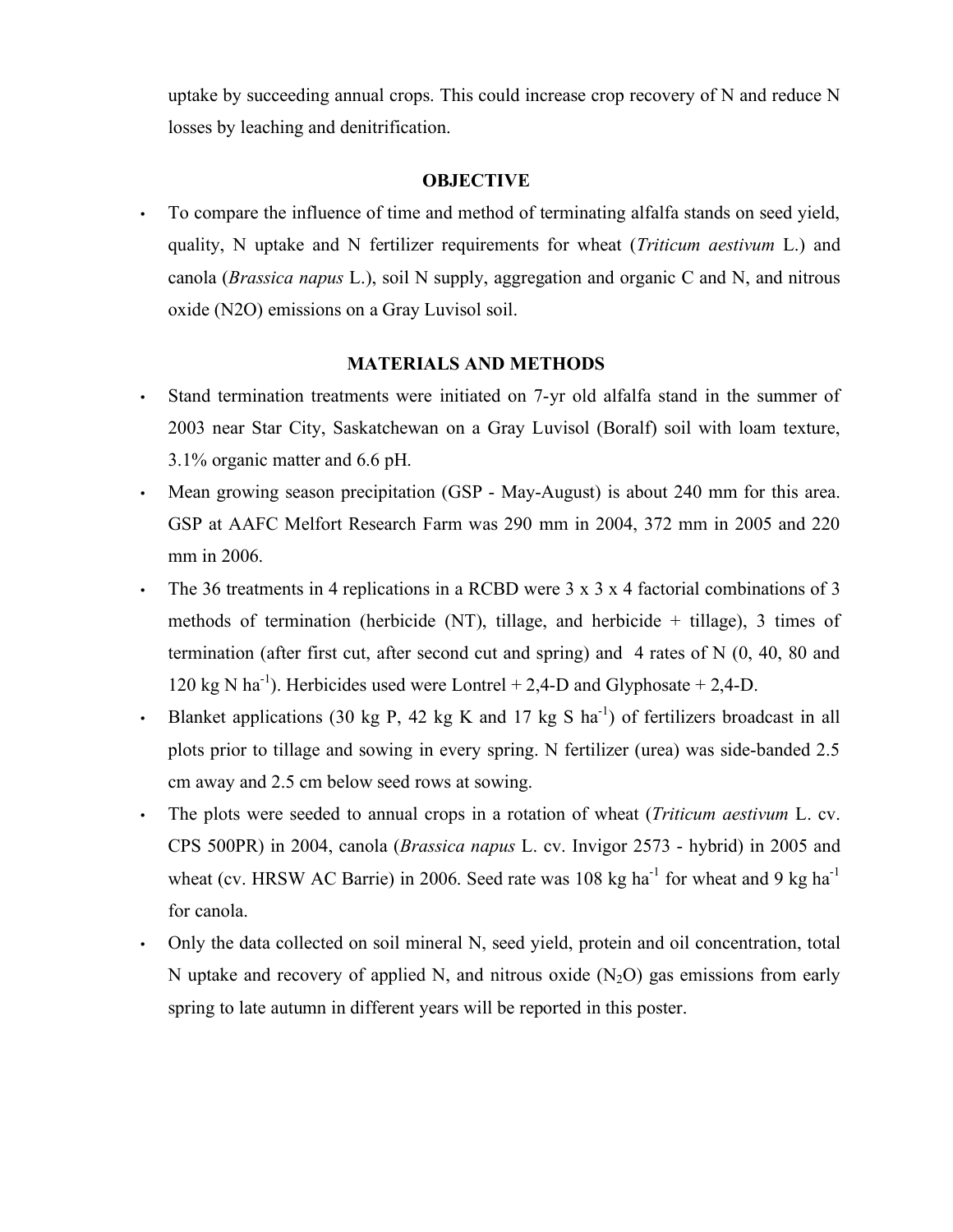### **SUMMARY OF RESULTS**

#### *First Growing Season (2004) After Termination*

# *– Wheat –*

- Soil nitrate-N was higher in tilled/herbicide + tilled plots than in herbicide plots in autumn 2003 and in spring 2004, and decreased with delay in termination.
- Maximum seed yield and N uptake was produced from termination in spring in herbicide, and from termination after cut 1 in tillage/herbicide + tillage treatments.
- Delay in stand termination with tillage or herbicide  $+$  tillage decreased seed yield and N uptake, but the negative influence was much larger at 0 and 40 kg N ha<sup>-1</sup> than at 80 and 120 kg N  $ha^{-1}$  rates.
- Spring was the best time for stand termination using herbicide, but herbicide method produced lower yield and N uptake than tillage or herbicide + tillage, particularly with termination after cut 1 and cut 2.
- The differences in seed yield and N uptake produced with different termination methods were relatively greater at lower than at higher N rates, and with earlier than later stand termination time.
- There was usually no significant increase in seed yield above 80 kg N ha<sup>-1</sup> (except with herbicide in spring where it continued to increase up to  $120 \text{ kg N} \text{ ha}^{-1}$  rate).
- Protein concentration increased, but recovery of applied N in seed decreased with increasing N rate.
- Protein concentration was highest with herbicide method and lowest with spring termination. The differences between termination times were much greater for herbicide method than other termination methods.
- Recovery of applied N in seed for tillage or herbicide  $+$  tillage methods was in the order of spring  $>$  cut 2  $>$  cut 1 at all N rates. For herbicide only method, it was cut 1  $>$  spring  $>$ cut 2 for 40 kg N ha<sup>-1</sup> rate, and was spring > cut 1 > cut 2 for the 80 and 120 kg N ha<sup>-1</sup> rates.
- Mean cumulative N<sub>2</sub>O loss during 2004 ranged from 220 to 420 g N ha<sup>-1</sup>. There were negligible  $N_2O$  emissions during the snow melt period likely due to dry conditions in previous autumn and limited snow cover in winter.
- The  $N_2O$  loss tended to be lower with termination after cut 1 than the other termination times.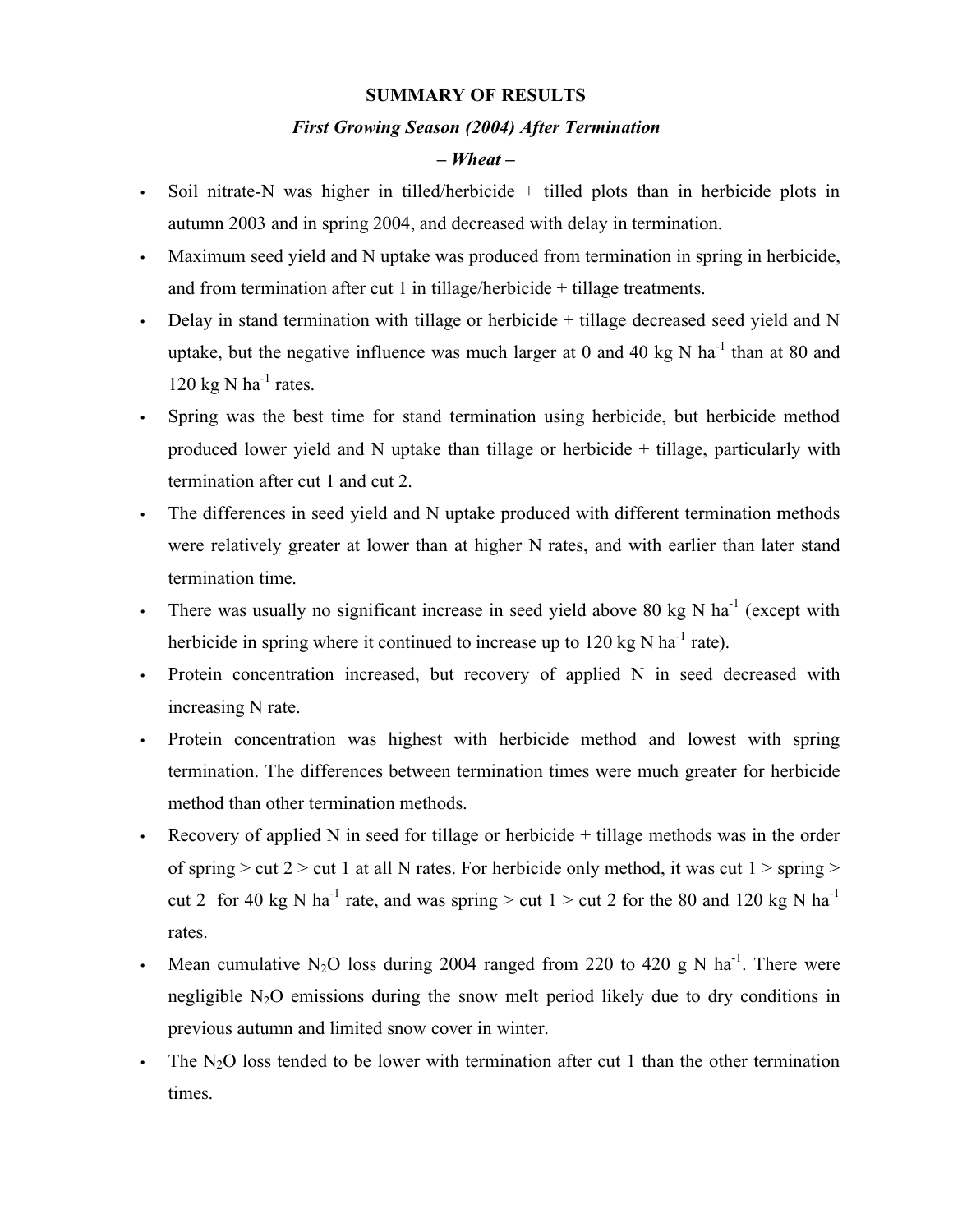$N<sub>2</sub>O$  emissions from tillage termination were significantly higher than termination by herbicide.

## **SUMMARY OF RESULTS**

# *Second Growing Season (2005) After Termination*

# *– Canola –*

- In spring 2005, soil nitrate-N was usually higher in herbicide than tillage or herbicide + tillage treatments. There was little or no effect of termination time on soil nitrate-N.
- Seed yield, protein concentration and N uptake increased, but oil concentration decreased with increasing rate of N application.
- There was no significant effect of termination time or method on seed yield, but in the zero-N treatment seed yield, protein concentration and N uptake tended to be higher and oil concentration tended to be lower with herbicide than tillage or herbicide + tillage methods.
- Oil concentration in seed increased, but protein concentration and N uptake in seed decreased with delay in termination. Oil concentration in seed was higher with tillage or herbicide + tillage termination methods, but the opposite was true for protein concentration and N uptake in seed.
- Recovery of applied N in seed for herbicide method was in the order of cut  $1 > cut 2 >$ spring termination time at the 40 and 120 kg N ha<sup>-1</sup> rates. There was no consistent trend for tillage or herbicide  $+$  tillage termination methods.
- Mean cumulative N<sub>2</sub>O loss during 2005 ranged from 330 and 730 g N ha<sup>-1</sup>. N<sub>2</sub>O emissions during the snow melt period were substantially higher (representing 16 to 55% of the cumulative seasonal totals).
- The N<sub>2</sub>O loss tended to decline with delay in termination. In the second year, N<sub>2</sub>O emissions from tillage termination were lower than termination by herbicide. This is consistent with tillage producing a greater flush of microbial activity and nitrate release in the first year that diminished by the second year.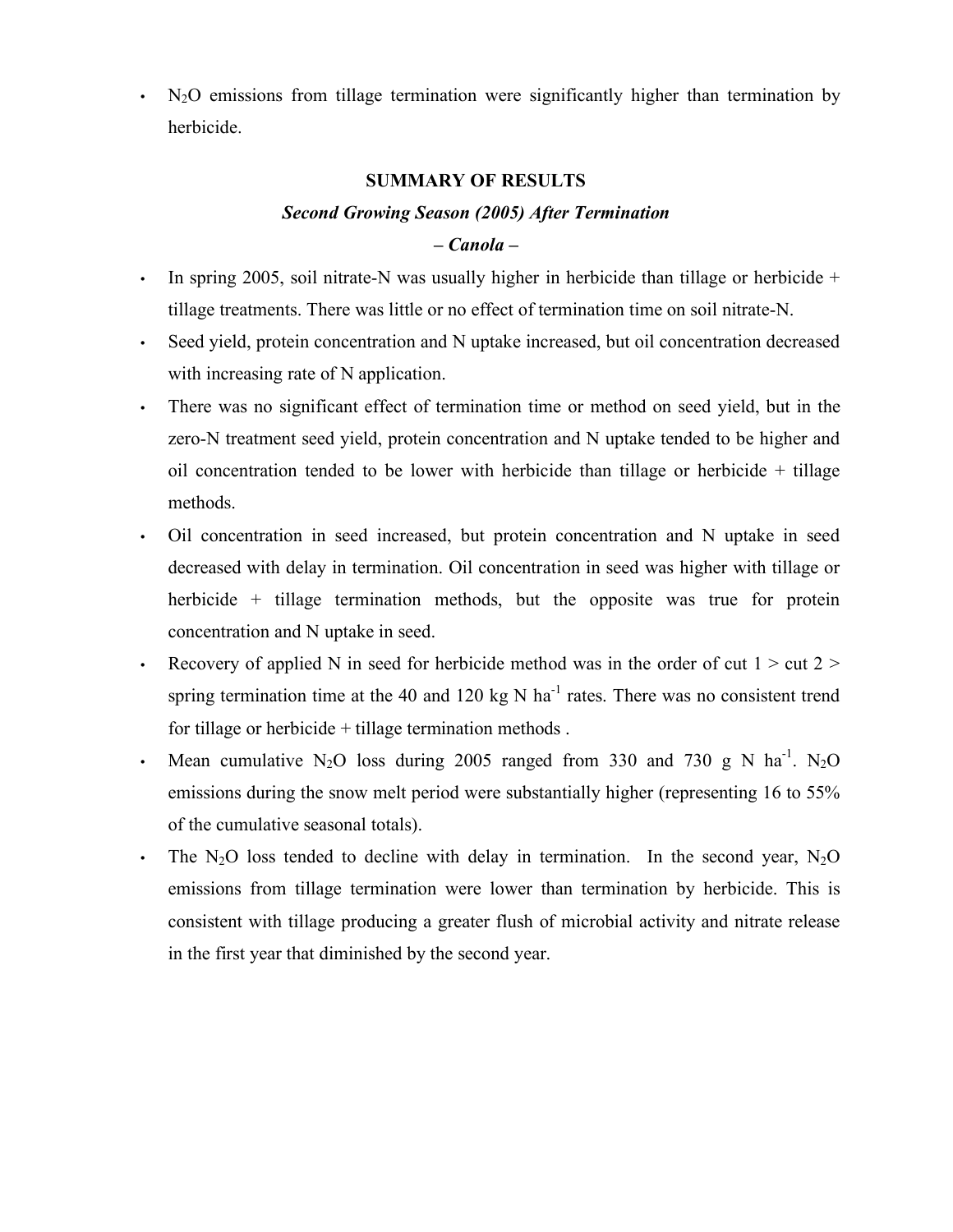### **SUMMARY OF RESULTS**

### *Third Growing Season (2006) After Termination*

## *– Wheat –*

- Seed yield increased with increasing N rate.
- There was no significant effect of termination time or method on seed yield, but in the zero-N treatment seed yield tended to be lower with herbicide method than tillage or herbicide + tillage method.

### **CONCLUSIONS**

- Overall, the results suggested that in the first crop year after alfalfa stand termination, N fertilization can be used to compensate for the decline in yield due to the delay in alfalfa stand termination, especially when herbicide method is used.
- The effect of termination performed in summer 2003 or in spring 2004 diminished substantially in the second cropping season, and diminished almost completely in the third cropping season.
- There was delayed release of mineral N in untilled soils, so herbicide (no-till) termination may reduce the potential for nitrate N loss to the environment if there is potential for large releases of nitrate. This is evidenced by reduction in  $N_2O$  emissions in the termination year or in the first crop year after termination.
- The preliminary results suggest that termination timing and method have limited influence on cumulative  $N_2O$  emission at this study site.

## **ACKNOWLEDGEMENTS**

We thank Saskatchewan Agriculture and Food for financial funding through ADF program, and Karen Strukoff, Kim Falk-Hemstad, Colleen Nielsen, Juel Scott and Stacy Shmyr for technical help.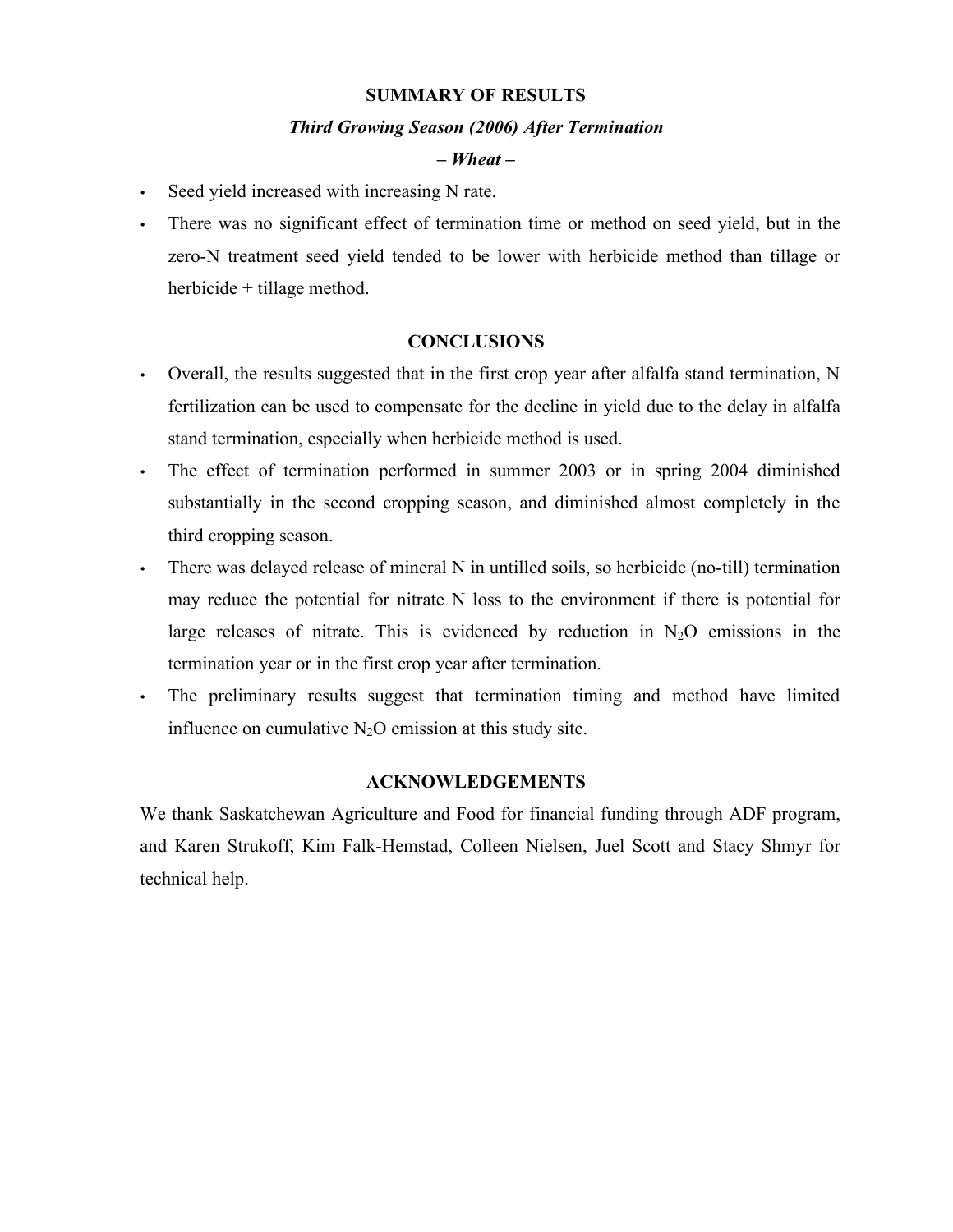

Figure 1. Nitrate-N concentration in soil in the zero-N treatment for 3 termination methods and 3 termination times in autumn 2003 (termination of alfalfa stands was done in summer of 2003 or in spring 2004) at Star City Saskatchewan.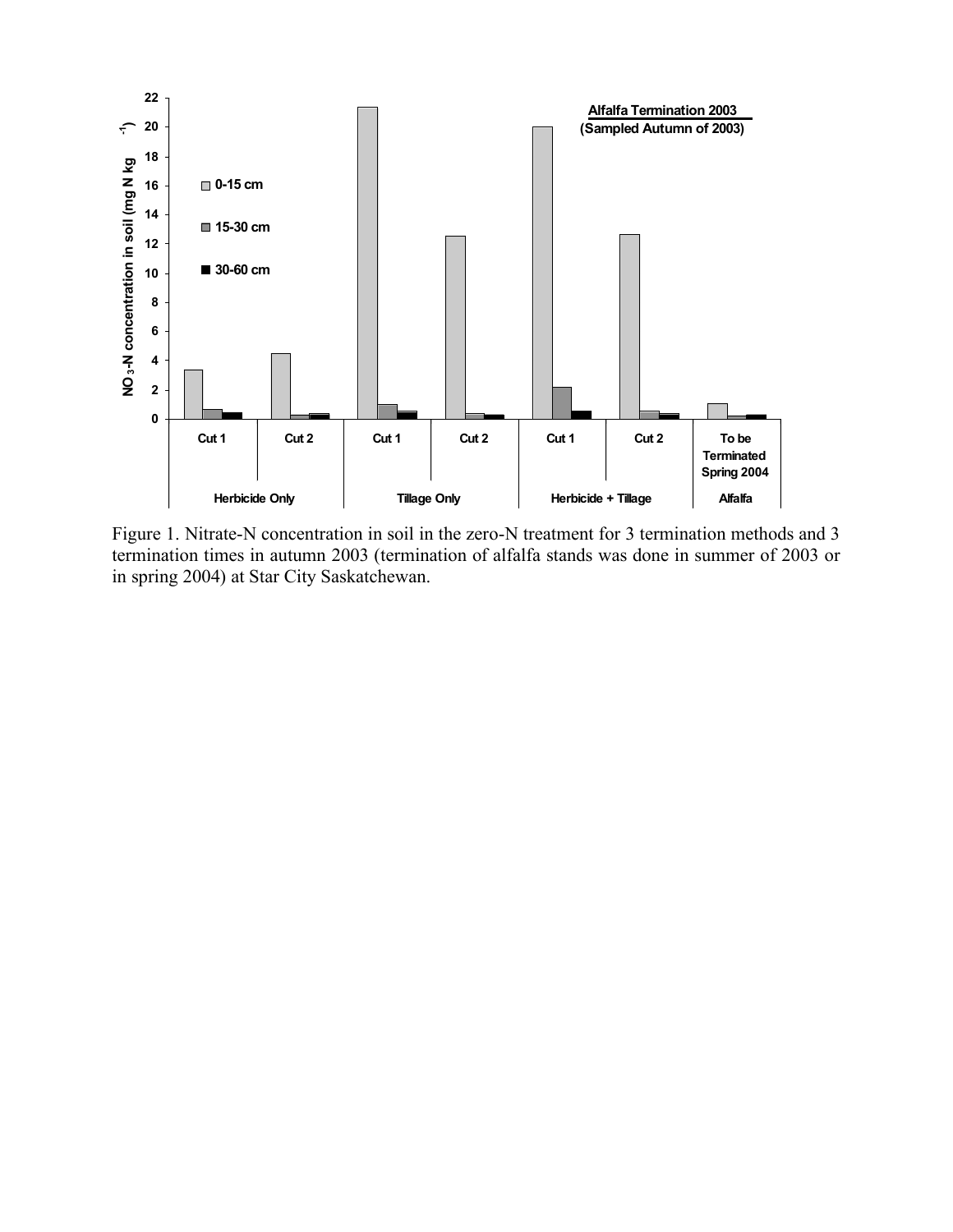

Figure 2. Nitrate-N concentration in soil in the zero-N treatment for 3 termination methods and 3 termination times in spring 2004 (termination of alfalfa stands was done in summer of 2003 or in spring 2004) at Star City Saskatchewan.



Figure 3. Seed yield of CPS wheat for termination method x termination time x rate of N in 2004 at Star City Saskatchewan.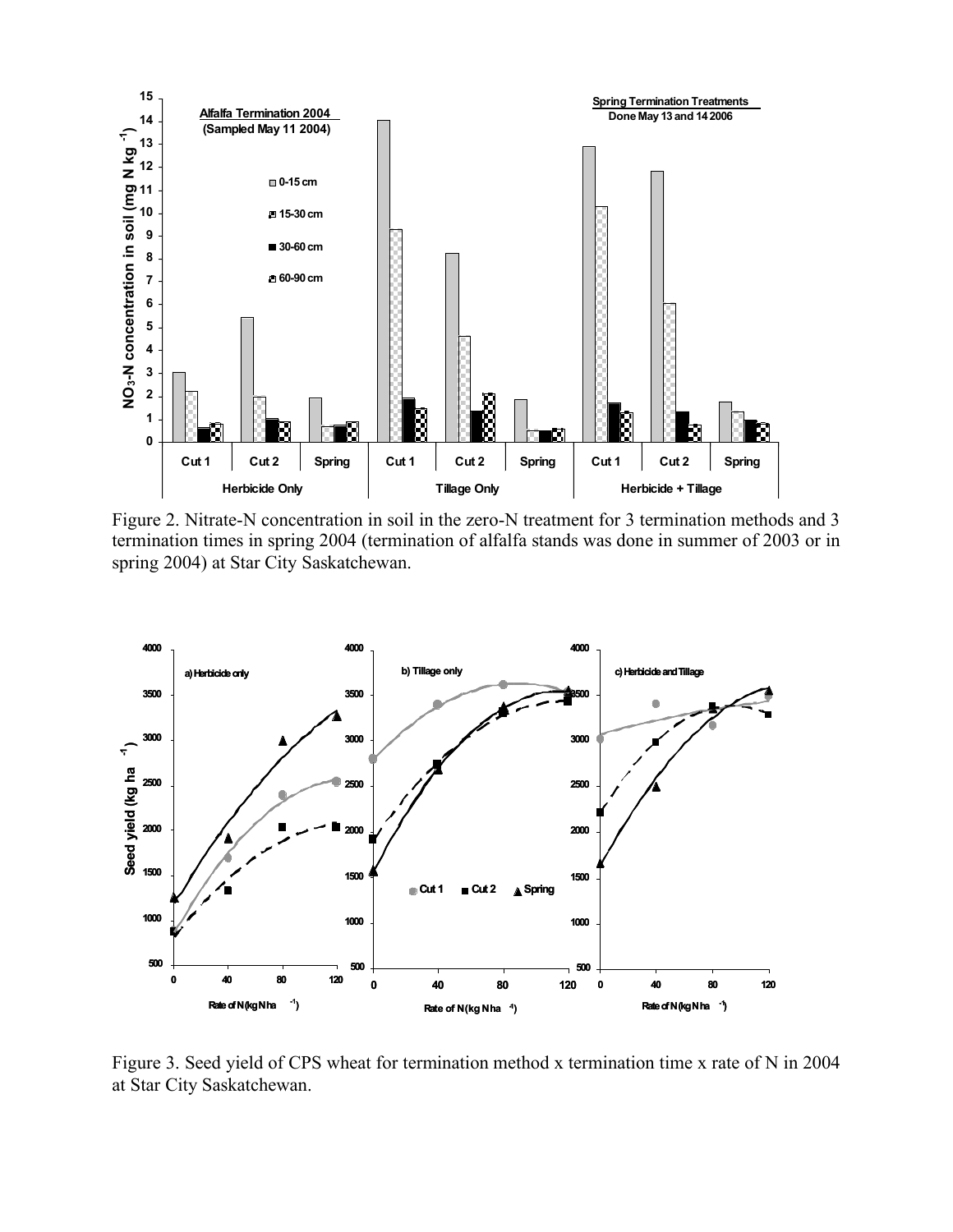

Figure 4. Estimated cumulative  $N_2O-N$  emissions in the zero-N treatment for 3 termination methods and 3 termination times in 2004 at Star City Saskatchewan.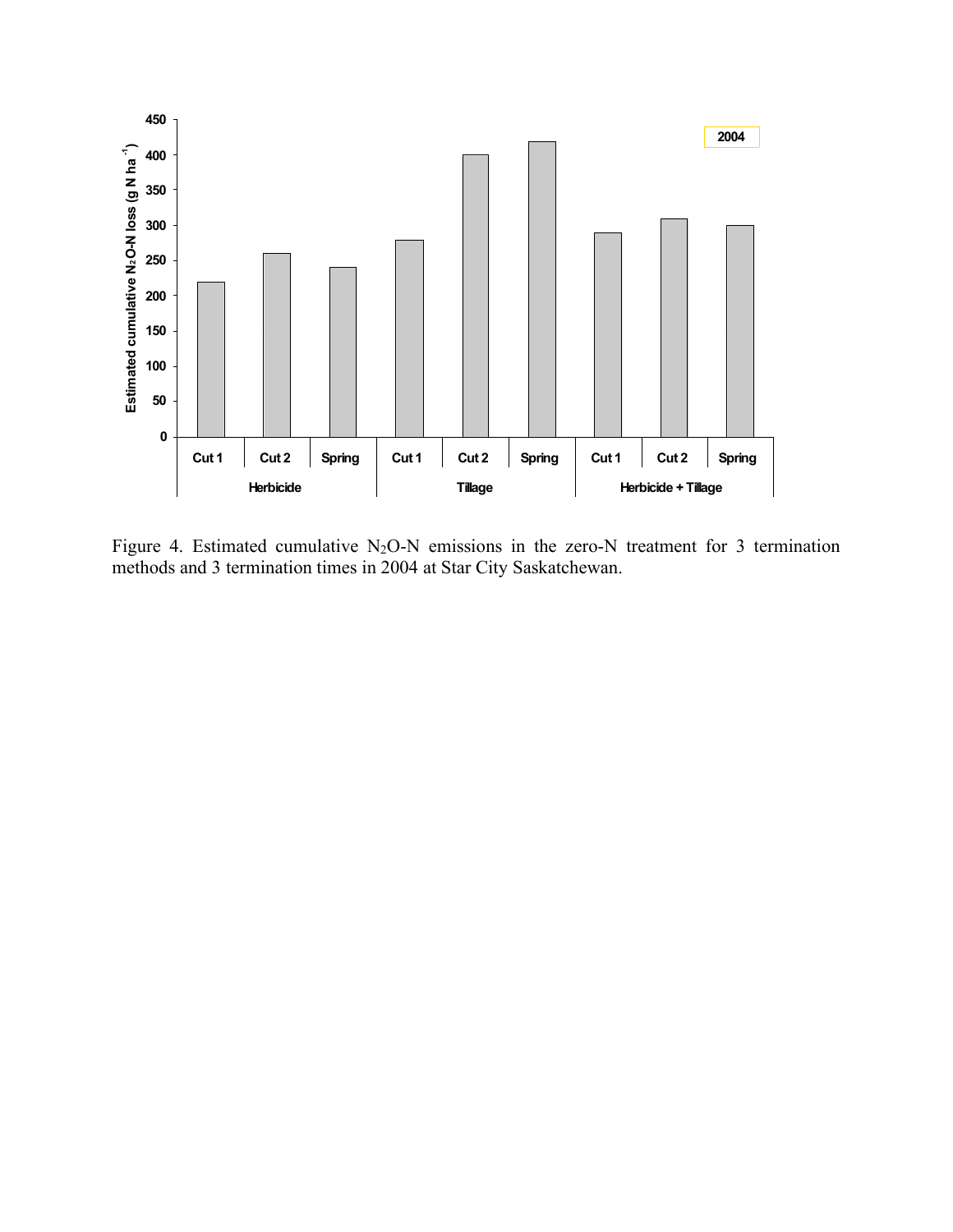

Figure 5. Nitrate-N concentration in soil in the zero-N treatment for 3 termination methods and 3 termination times in spring 2005 (termination of alfalfa was done in summer of 2003 or in spring 2004) at Star City Saskatchewan.



Figure 6. Seed yield of hybrid canola seed for termination method x termination time x rate of N in 2005 at Star City Saskatchewan.